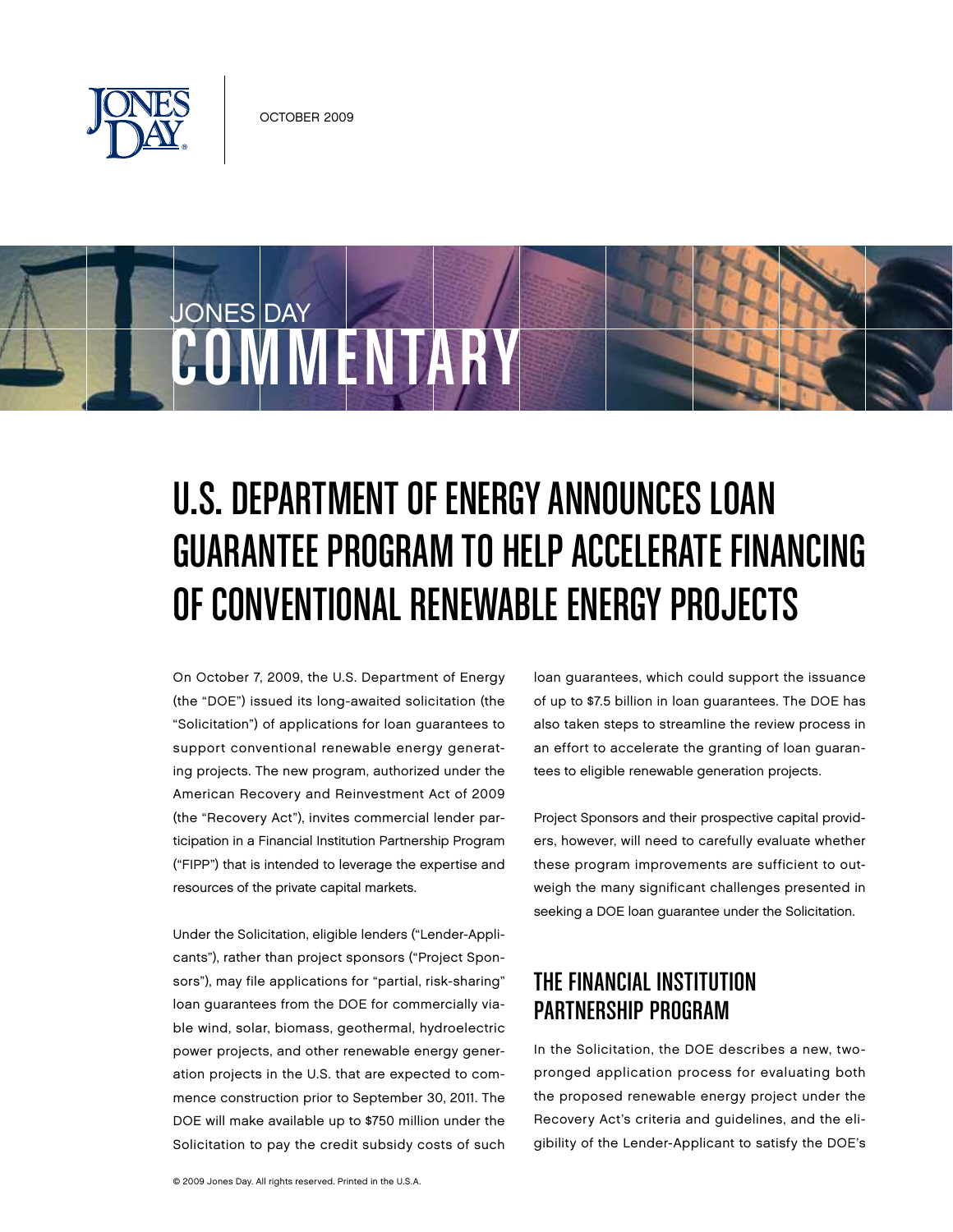loan sourcing and underwriting requirements. This approach differs significantly from other DOE loan guarantee solicitations under the Recovery Act, which have focused solely on the suitability of the specific energy project for a loan guarantee and the financial strength and track record of its sponsors. Indeed, only eligible lenders, and not Project Sponsors, may apply for a loan guarantee under the Solicitation. The "lead lender" eligibility requirements should not, however, prove problematic for leading U.S. and foreign project finance lenders who have been actively involved in nonrecourse financing of renewable energy projects in the U.S.

The FIPP is intended to expedite the loan guarantee process principally by relying heavily on the project credit analysis and financial structuring work performed by the Lender-Applicant. The DOE expects that guaranteed loans will be traditional senior secured debt, structured on customary market term for a "high-quality," limited, or nonrecourse long-term energy project financing.

Significantly, unlike the recent DOE solicitation for highvoltage transmission projects, the Lender-Applicant need not demonstrate that conventional debt financing for the project would not otherwise be available absent a DOE guarantee. This is in keeping with the DOE's goal of attracting renewable energy projects with sound financial plans with the Solicitation.

The DOE has also indicated that projects that have already arranged construction or permanent third-party financing will not be eligible for a loan guarantee. The Solicitation further requires that the debt financing not be "modified to accommodate tax equity financing." Although the meaning of this restriction is not clear, given the DOE's stated preference for relatively simple financing structures, financing plans that rely on tax equity investors (e.g., to monetize depreciation benefits) might well be disfavored.

The Lender-Applicant must agree to fund and hold a "substantial portion" of the guaranteed loan obligation, and the extent of such funding commitment will be a critical factor in the DOE's evaluation. In addition, all holders of guaranteed project debt are restricted from transferring their position during construction and thereafter for a period of two years following commercial operation of the project. Consistent with the DOE's position as the majority creditor, the DOE will generally retain exclusive control over such fundamental lender decisions as the granting of amendments and waivers, acceleration of debt, and the exercise of remedies (including whether to foreclose on collateral). However, in recognition of the fact that lenders will be taking some project risk, the DOE has proposed to consult with debt holders on decisions affecting the guaranteed obligation in the event of default (although the ultimate course of action is still within the DOE's sole discretion).

Claims of lenders will be secured on a pari passu basis with the DOE. In this regard, the DOE has proposed revisions to its loan quarantee regulations to facilitate pari passu financing structures, without the necessity for loan stripping, with parties that are appropriate co-lenders or co-guarantors. The comment period for the proposed regulations has expired, and they are expected to become final.

The Lender-Applicant also must be qualified to take the lead role in developing the overall financial structure of the renewable energy project. For example, as lead lender, the Lender-Applicant will be solely responsible for syndication, placement, and distribution of the underlying loan and other aspects of the financing program. Restrictions on loan "stripping" that existed in prior DOE solicitations have been dropped, thereby permitting the guaranteed portion of the project debt to be separated from the nonguaranteed portion in connection with the placement or syndication of the debt.

### Eligible Projects

To be eligible for a loan guarantee under the Solicitation, a renewable energy project must meet certain "threshold" criteria. Specifically, an application will be denied if (i) the project will not "commence construction" on or before September 30, 2011, or (ii) the guaranteed obligation (without taking into account the DOE loan guarantee) will not have a credit rating of either "BB" from Standard & Poor's or Fitch or "Ba2" from Moody's. The threshold eligibility standard based on a project's credit quality will effectively require a Lender-Applicant and the Project Sponsor to spend significant time and effort discussing a proposed project with credit ratings agencies prior to submitting Part I of a loan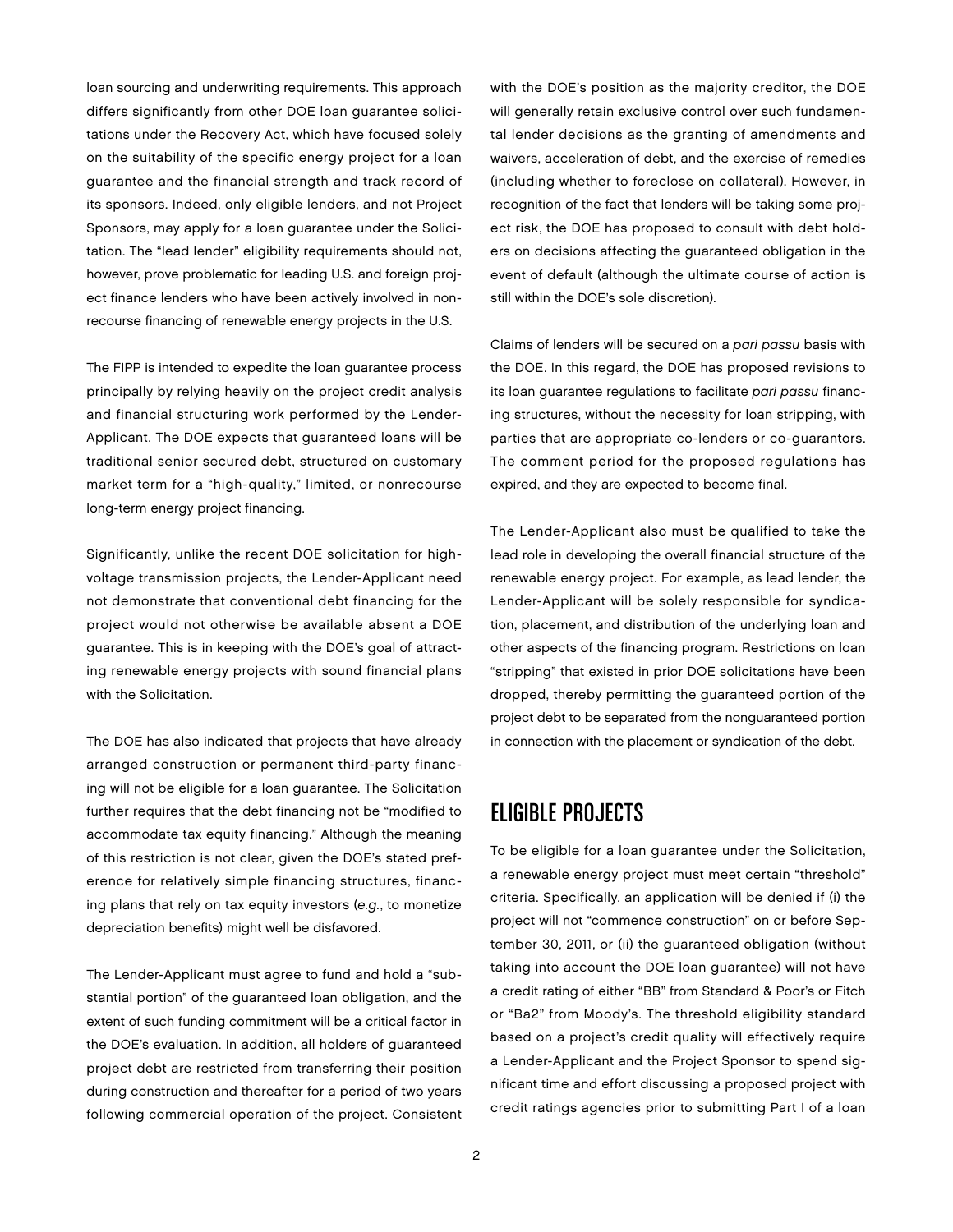guarantee application. This presents an element of upfront expense to be considered by Lender-Applicants and their Project Sponsors.

For purposes of the Solicitation, "commencement of construction" means that (i) the borrower has completed all preconstruction engineering and design, has received all necessary permits and environmental clearances, and has engaged all contractors and ordered essential equipment as reasonably necessary to proceed with physical construction of the project without foreseeable material interruption, and (ii) such physical construction has actually begun (including, at a minimum, excavation for foundations or construction of site improvements). The express requirement that a project actually "turn dirt" prior to September 30, 2011, in order to qualify for a loan guarantee has not existed in other solicitations under the Recovery Act.

In the Solicitation, the DOE is seeking only applications for renewable energy projects using "commercial technology" and not projects for manufacturing renewable energy components, electric transmission projects, or "leading edge" biofuels projects, which are covered in other DOE solicitations. Eligible commercial generating projects include wind, solar, closed-loop biomass, open-loop biomass, geothermal energy, landfill gas, trash-to-energy, and hydropower. To qualify as a "commercial technology," the equipment must have been installed and be in use in at least three commercial projects anywhere in the world for at least two years prior to submission of an application. This requirement for two full years of operating history could raise questions as to the eligibility of conventional renewable generation projects that intend to employ newer or upgraded power generation equipment.

As with other solicitations under the Recovery Act, a project's eligibility requirements also include (i) compliance with the Davis-Bacon Act (i.e., the DOE must receive reasonable assurances that all labor employed in the performance of the construction phase of the project, including those employed by contractors or subcontractors, receive not less than the "prevailing wage" in the locality where the project is situated), (ii) compliance with the "Buy American" provisions of the Recovery Act (requiring that all of the iron, steel, and manufactured goods used in "public projects" be produced

in the U.S., consistent with international treaty obligations), and (iii) extensive ongoing reporting obligations for both the Lead Lender and the borrower (as well as for its contractors under the Davis-Bacon Act). Although most applicants should have no difficulty satisfying the "Buy American" provisions (assuming there is no governmental component to the project's ownership or offtake), compliance with Davis-Bacon can be especially complicated and burdensome and can create additional project costs.

## THE APPLICATION PROCESS

An application by a Lender-Applicant for a loan guarantee under the Solicitation is divided into two parts. The Part I submission is intended to provide the DOE with summarylevel information to enable the DOE to assess whether the project and the Lead Lender meet all applicable threshold eligibility requirements in the Solicitation. Part I information may be submitted early in the lenders' project due diligence process, and there may be advantages to doing so in order to permit the DOE, Lender-Applicants, and Project Sponsors to evaluate a project for any financial, environmental, or other eligibility issues that could lead to an application being rejected by the DOE.

In this connection, the DOE is expected to pre-screen applications based on a project's demonstrated likelihood of avoiding a lengthy environmental review under the National Environmental Policy Act ("NEPA"). To assist the DOE in making this assessment, a Lender-Applicant must submit with Part I a report analyzing the potential environmental impacts of the project in sufficient detail for the DOE to assess the significance of those impacts and the level of NEPA review that will be required for the project (i.e., whether a categorical exclusion applies or whether the preparation of an Environmental Assessment or Environmental Impact Statement will be necessary). This early environmental assessment is another departure from prior DOE loan guarantee solicitations, which instead have required the environmental report to be submitted with Part II and did not have the DOE making a determination of the level of NEPA review until after the application was deemed substantially complete.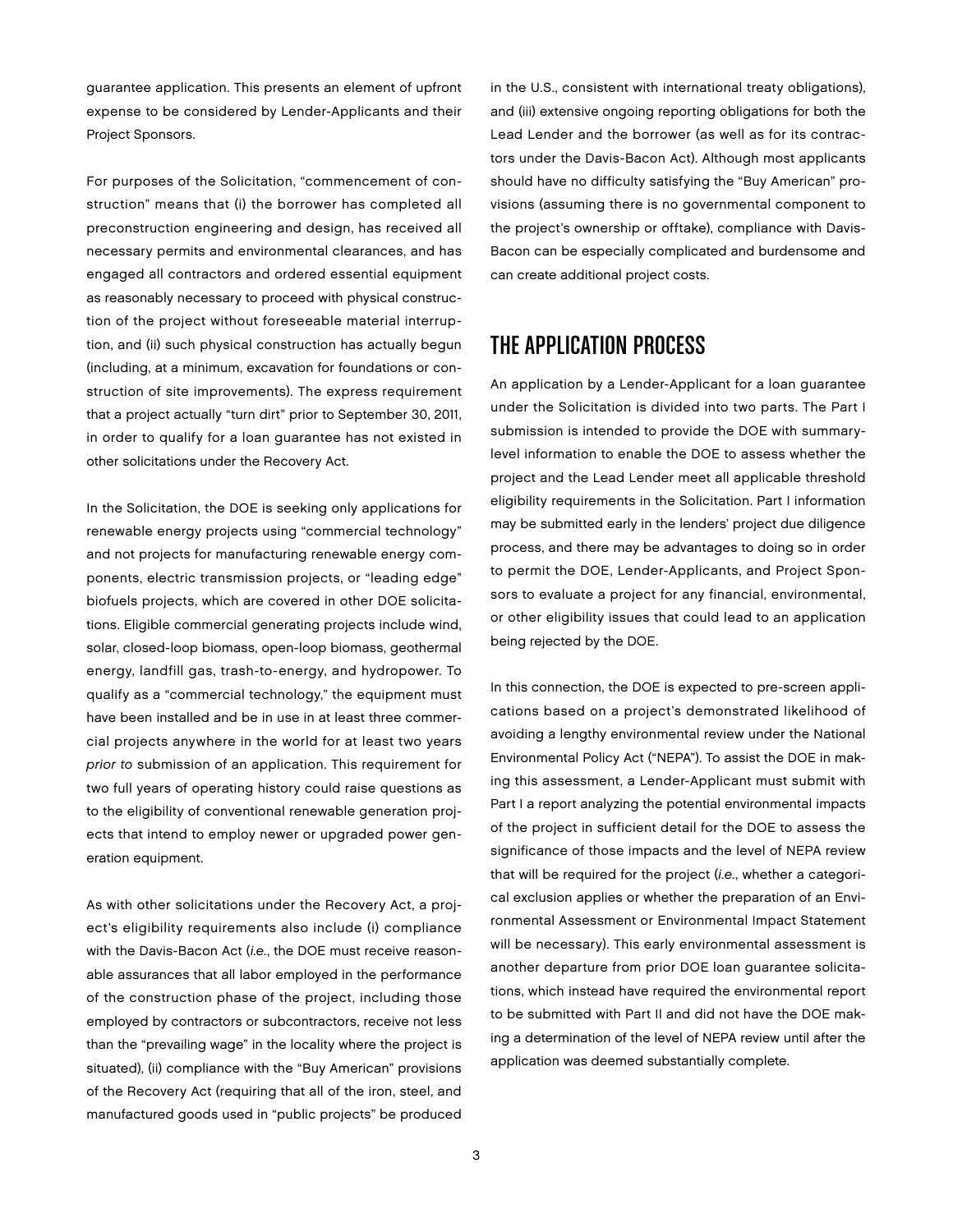In the Solicitation, the DOE specifically sets forth the information that it expects to see in the environmental report for the construction, operational, and post-operational phases of the project. This information includes the size, type, and location of the project; the estimated emissions and waste streams associated with the project; any permitting requirements and their status; any areas of distinction on the site or in nearby areas (including the presence of wetlands, historical sites, floodplains, and critical habitats for endangered species); any mitigating measures considered or used to reduce environmental impacts; alternative sites and operating parameters; and future operational and post-operational considerations. If the DOE ultimately concludes that an Environmental Impact Statement will be required for a project, the DOE will not likely select such a project for submission of Part II because the project probably cannot meet the September 30, 2011, deadline for commencing construction. It is therefore incumbent upon Lender-Applicants and their Project Sponsors to make an early and accurate assessment of the scope of the likely NEPA review before determining to proceed with a loan guarantee application.

The DOE will notify a Lender-Applicant when it has (i) made the determination that both the project and the Lender-Applicant meet all the eligibility requirements in the Solicitation, (ii) assessed the project's readiness to commence construction by September 30, 2011 (including the likelihood of completing the requisite review under the NEPA by said date), and (iii) assessed preliminarily whether the project is expected to meet the overall objectives of the Solicitation (subject to further validation in the Part II submission).

Unlike the DOE's prior solicitations, however, there are no specific deadlines for submitting Part I of a loan guarantee application in response to the Solicitation. Rather, a Lender-Applicant may submit Part I information for an eligible project (along with the initial, nonrefundable 25 percent portion of the application fee) at any time prior to the submission of Part II information. As noted below, there are a total of 10 rounds of review for Part II submissions, with the last deadline for filing Part II information occurring on January 6, 2011. The DOE will competitively evaluate each application against others submitted in a given round. Part I information

from applicants will be reviewed on a rolling, continuous basis, although parties that apply early may have a "first mover" advantage.

If a Lender-Applicant decides to submit Part II of its application to the DOE, it must be delivered on or before one of the following due dates:

#### Part II Submission Due Dates

November 29, 2009 January 7, 2010 February 22, 2010 April 8, 2010 May 24, 2010 July 8, 2010 August 23, 2010 October 7, 2010 November 22, 2010 January 6, 2011

Part II submissions will be reviewed based on the factors listed in the Solicitation and the following weighted criteria: Programmatic (35 percent), Creditworthiness (45 percent), and Financing and Funding Plan (20 percent). In assessing whether a project serves the "programmatic" purposes of the Recovery Act, the DOE will consider such factors as the likelihood of financial close and whether construction will commence "sooner rather than later," the relative size of the project investment, the simplicity of the financing structure, and the potential legal or regulatory hurdles (e.g., the risk of regulatory delays or lack of public acceptance of the project) that could jeopardize the project's success.

The DOE's evaluation of the "creditworthiness" of a project will focus on whether the project's fundamentals provide "a reasonable prospect of repayment" of the guaranteed loan obligation. In this connection, the DOE will rely heavily on the Lender-Applicant's credit analysis of the certainty of the project's cash flow, the sponsor's financial strength and equity commitment, the risk of cost overruns, and other technical, construction, and operational issues.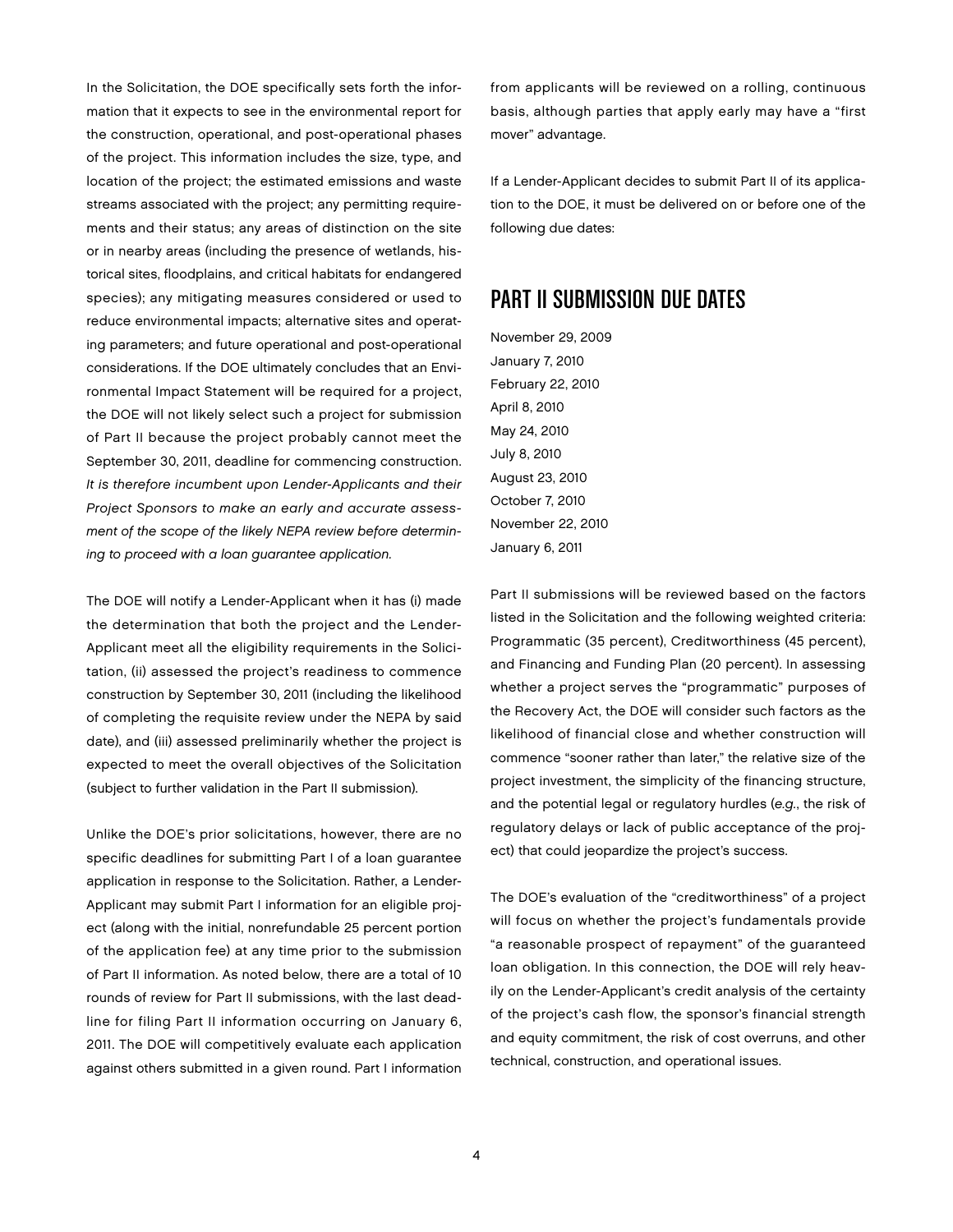With respect to the proposed financing and funding plan, the Solicitation indicates that the DOE will give great weight to applications that seek a smaller guaranteed percentage. The DOE is permitted to guarantee up to 80 percent of the project loan's principal and interest. Since project debt must be not more than 80 percent of total project cost, the DOE loan guarantee would effectively cover up to 64 percent of a project's total cost. This feature of the FIPP is consistent with the DOE's overall objective of favoring those applicants who, through the "buy and hold" requirement, agree to take on significant, long-term financial risk. The Lender-Applicant must also address how it intends to use proceeds of any cash grant being sought in lieu of tax credits, as permitted by Section 1603 of the Recovery Act. The DOE has indicated, however, that it expects such cash proceeds to be used exclusively to pay down project (guaranteed) debt and not be retained by the sponsors. The DOE will also examine the terms of key offtake and supply contracts, the ability of the applicant and sponsor to execute on the financing plan, and the availability of funds from intended sources of debt and equity. Second lien debt financing or other complex financing structures will be disfavored.

The DOE's technical and financial due diligence of the project and its sponsor will be largely confirmatory in nature because, as indicated above, the DOE plans to leverage off the Lender-Applicant's own internal credit analysis of the project. The DOE will not conduct its own due diligence investigation as part of its evaluation of a project application. Nor does the DOE intend (at least initially) to hire its own outside legal or financing consultants, a decision that should both accelerate the project review process and lower the overall transaction cost for Project Sponsors.

Specific aspects of the proposed renewable energy project that the DOE expects the Lender-Applicant to fully address in Part II of its application include the following:

- Evaluate financing plans
- Assess financial viability
- Determine technical efficacy
- Review project legal structure
- Evaluate project risks
- Perform financial model review and stress-testing
- Assess strengths/weaknesses of Project Sponsors
- Analyze proposed collateral

At an appropriate point in the DOE's review process, the DOE may tender a term sheet to the applicant. The execution of the term sheet by the DOE, the Lender-Applicant, and the proposed borrower represents a conditional commitment by the DOE to enter into the guarantee transaction. At the time of execution, a portion of the "facility fee" (see the chart below) is due from the Lender-Applicant. The conditional commitment may be terminated by the DOE at any time, and for any reason, prior to financial closing, and it will be withdrawn if the project fails to "commence construction" by September 30, 2011. At financial closing of the loan guarantee transaction, the DOE will pay the credit subsidy cost of the loan guarantee (which is the net present value of the estimated long-term cost to the U.S. government of the guarantee), the Lender-Applicant will pay the remaining portion of the facility fee, and the borrower must pay the first annual amount of the "maintenance fee."

To make the program more appealing to project developers, the DOE has also reduced some of the upfront fees and other costs of processing loan guarantee applications. The following table sets forth the amount and timing of the various nonrefundable fees payable to the DOE under the Solicitation, and a comparison of these fees to those due in connection with the DOE's prior solicitation under the Recovery Act for electric transmission projects: